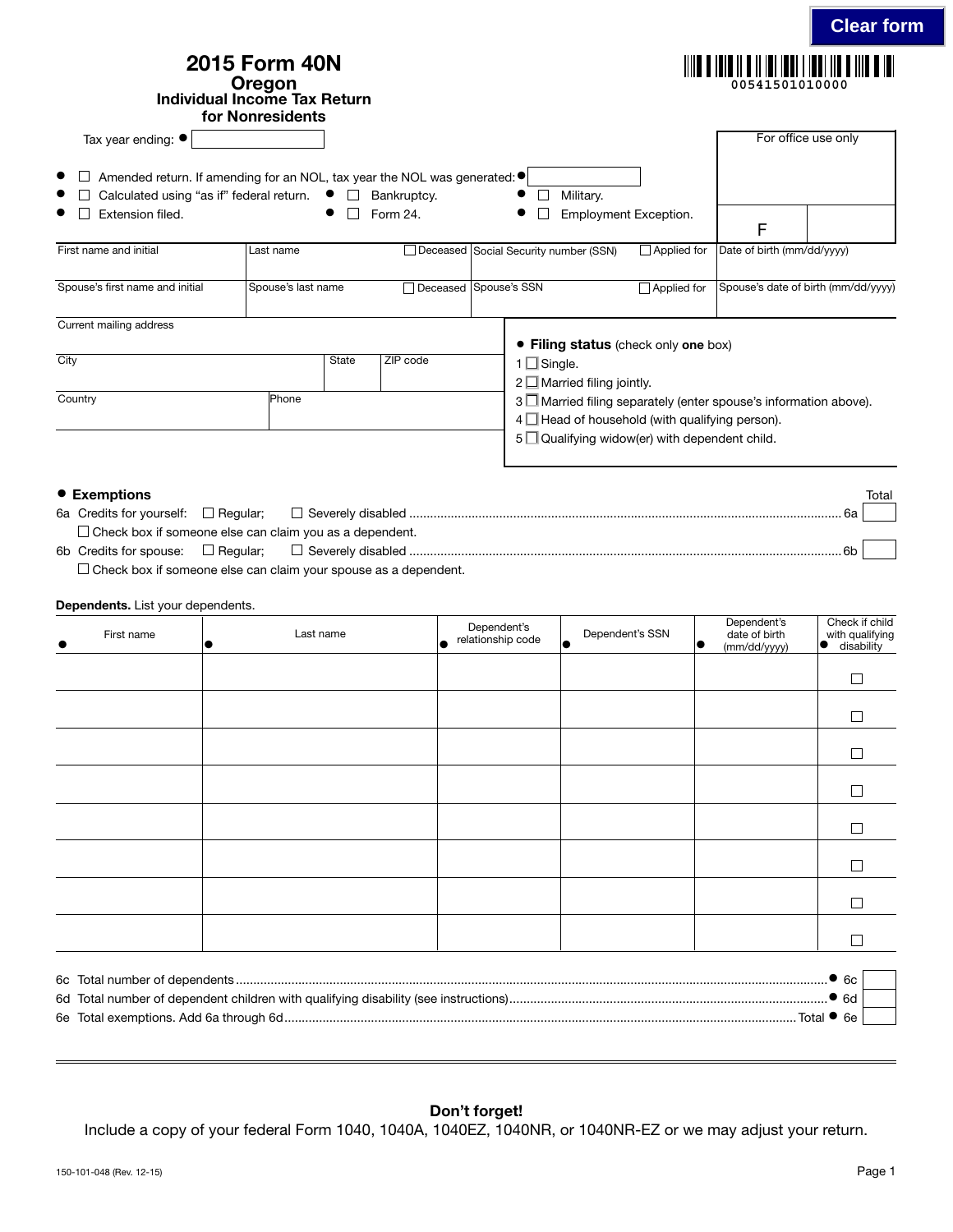2015 Form 40N Name States and the SSN states of the SSN states and the SSN states of the SSN states of the SSN states of the SSN states of the SSN states of the SSN states of the SSN states of the SSN states of the SSN states of the SSN



|                    |    |                                                                                                                                               | Federal column (F) |              | Oregon column (S) |
|--------------------|----|-----------------------------------------------------------------------------------------------------------------------------------------------|--------------------|--------------|-------------------|
| <b>Income</b>      |    | 7 Wages, salaries, and other pay for work. Include all                                                                                        |                    |              |                   |
|                    |    |                                                                                                                                               | .00                | • 7S         | .00               |
|                    |    | 8 Taxable interest income from federal Form 1040, line 8a  8F                                                                                 | .00                | • 8S         | .00               |
|                    | 9  |                                                                                                                                               | .00                | $•$ 9S       | .00               |
|                    |    | 10 State and local income tax refunds from federal                                                                                            |                    |              |                   |
|                    |    |                                                                                                                                               | .00                | •10S         | .00               |
|                    |    | 11 Alimony received from federal Form 1040, line 11 11F                                                                                       | .00                | •11S         | .00               |
|                    |    | 12 Business income or loss from federal Form 1040, line 12  12F                                                                               | .00                | •12S         | .00               |
|                    |    | 13 Capital gain or loss from federal Form 1040, line 13  13F                                                                                  | .00                | •13S         | .00               |
|                    |    | 14 Other gains or losses from federal Form 1040, line 14  14F                                                                                 | .00                | •14S         | .00               |
|                    |    | 15 IRA distributions from federal Form 1040, line 15b 15F                                                                                     | .00                | •15S         | .00               |
|                    |    | 16 Pension and annuities from federal Form 1040, line 16b 16F                                                                                 | .00                | •16S         | .00               |
|                    |    | 17 Schedule E income from federal Form 1040, line 17  17F                                                                                     | .00                | •17S         | .00               |
|                    |    | 18 Farm income or loss from federal Form 1040, line 18  18F                                                                                   | .00                | •18S         | .00               |
|                    |    | 19 Unemployment and other income from federal Form 1040,                                                                                      |                    |              |                   |
|                    |    |                                                                                                                                               | .00 <sub>1</sub>   | •19S         | .00               |
|                    |    |                                                                                                                                               | .00                | •20S         | .00               |
| <b>Adjustments</b> |    | 21 IRA or SEP and SIMPLE contributions, federal Form 1040,                                                                                    |                    |              |                   |
|                    |    |                                                                                                                                               | .00 <sub>1</sub>   | •21S         | .00               |
|                    |    | 22 Education deductions from federal Form 1040.                                                                                               |                    |              |                   |
|                    |    |                                                                                                                                               | .00                | •22S         | .00               |
|                    |    |                                                                                                                                               | .00                | •23S         | .00               |
|                    |    | 24 Deduction for self-employment tax from federal                                                                                             |                    |              |                   |
|                    |    |                                                                                                                                               | .00 <sub>1</sub>   | •24S         | $.00 \,$          |
|                    |    |                                                                                                                                               |                    |              |                   |
|                    |    | 25 Self-employed health insurance deduction from federal                                                                                      | .00                | •25S         | .00               |
|                    |    |                                                                                                                                               | .00                |              | .00               |
|                    |    |                                                                                                                                               | .00                | •26S         | .00               |
|                    |    | 27 Total adjustments from Schedule OR-ASC-N/P, section 1  ● 27F                                                                               | .00                | •27S<br>•28S | .00               |
|                    |    |                                                                                                                                               | .00                |              | .00               |
|                    |    |                                                                                                                                               |                    | •29S         |                   |
| <b>Additions</b>   |    | 30 Total additions from Schedule OR-ASC-N/P, section 2 ● 30F                                                                                  | ا00.               | •30S         | .00               |
|                    |    |                                                                                                                                               | .00                | •31S         | .00               |
| Subtractions       |    | 32 Social Security and tier 1 Railroad Retirement Board                                                                                       |                    |              |                   |
|                    |    | •32F                                                                                                                                          | .00                |              |                   |
|                    |    | 33 Other subtractions from Schedule OR-ASC-N/P, section 3. <sup>9</sup> 33F                                                                   | .00                | •33S         | .00               |
|                    |    |                                                                                                                                               | .00                | •34S         | .00 <sub>1</sub>  |
|                    |    | 34 Income after subtractions. Line 31 minus lines 32 and 33 34F<br>35 Oregon percentage. Line 34S $\div$ line 34F (not more than 100.0%) • 35 | %                  |              |                   |
|                    |    |                                                                                                                                               |                    |              |                   |
| <b>Deductions</b>  |    |                                                                                                                                               |                    | 36           | .00               |
| and                |    |                                                                                                                                               |                    | -37          | .00               |
| modifications      | 38 |                                                                                                                                               |                    | 38           | .00               |
|                    | 39 |                                                                                                                                               |                    | 39           | .00               |
|                    |    |                                                                                                                                               |                    | 40           | .00               |
|                    |    | 40a You were: $\bullet \Box$ 65 or older: $\bullet \Box$ Blind. Your spouse was: $\bullet \Box$ 65 or older: $\bullet \Box$ Blind.            |                    |              |                   |
|                    | 41 |                                                                                                                                               |                    | -41          | .00               |
|                    | 42 | 2015 federal tax liability (\$0-\$6,450; see instructions for the correct amount)                                                             |                    | 42           | .00               |
|                    | 43 |                                                                                                                                               |                    | 43           | .00               |
|                    | 44 |                                                                                                                                               |                    | 44           | .00               |
|                    | 45 |                                                                                                                                               |                    | 45           | .00               |
|                    |    |                                                                                                                                               |                    | 46           | .00 <sub>1</sub>  |
|                    | 47 | Taxable income. Line 36 minus line 46. If line 46 is more than line 36, enter -0-● 47                                                         |                    |              | .00 <sub>1</sub>  |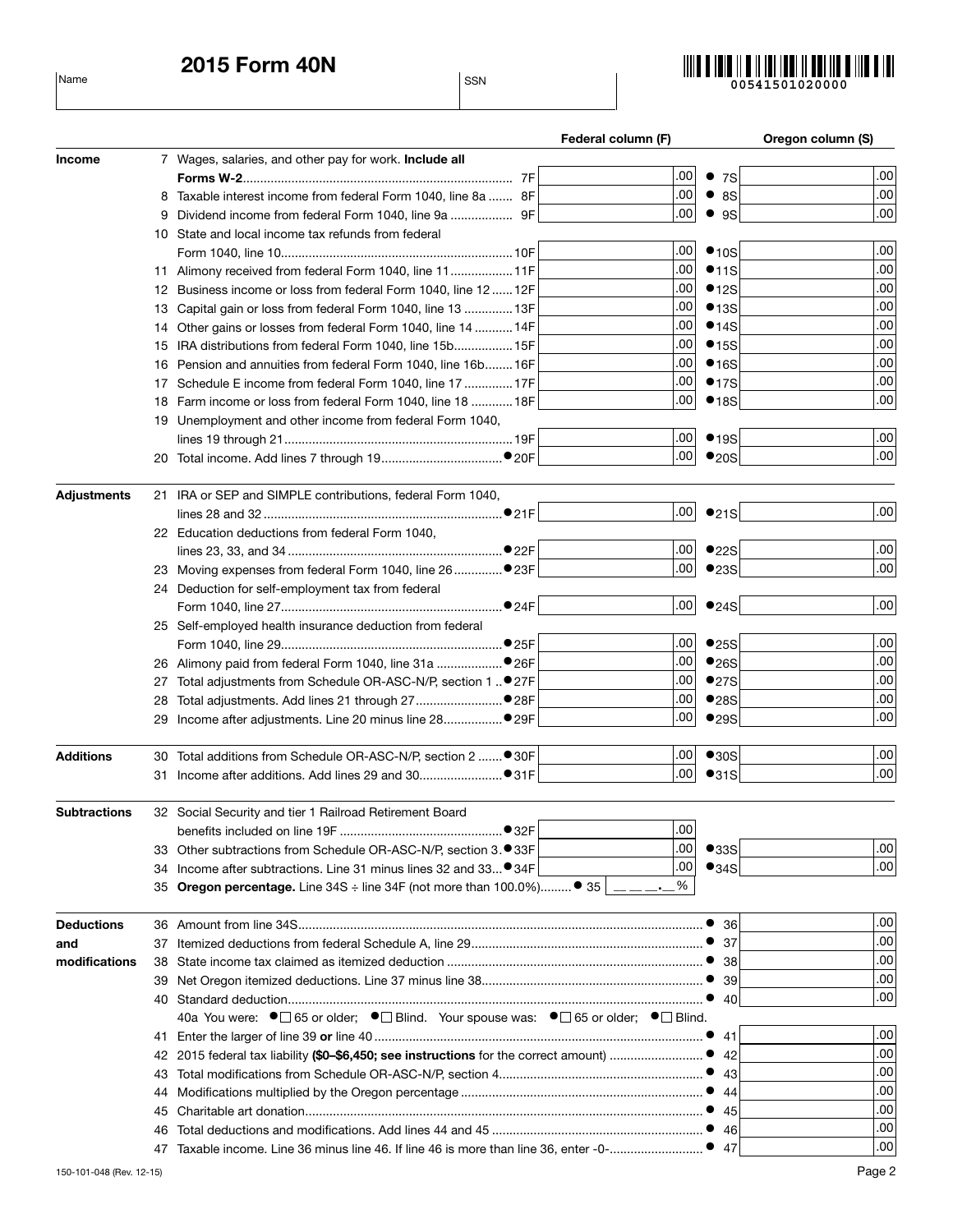Name SSN 2015 Form 40N



|              |    | .00<br>48                                                                                                                                                   |
|--------------|----|-------------------------------------------------------------------------------------------------------------------------------------------------------------|
| Oregon tax   |    | .00                                                                                                                                                         |
|              |    | ● 49a Form FIA-40N; ● 49b Worksheet FCG; ● 49c Schedule OR-PTE-NR.                                                                                          |
|              |    | $.00 \,$                                                                                                                                                    |
|              | 51 | .00 <sub>1</sub>                                                                                                                                            |
|              |    | $.00 \,$<br>52                                                                                                                                              |
| credits      |    | .00<br>-53                                                                                                                                                  |
|              |    | .00<br>-54                                                                                                                                                  |
|              |    | .00 <sub>1</sub><br>55                                                                                                                                      |
| Payments and |    | $.00 \,$<br>56                                                                                                                                              |
| refundable   |    | .00 <sub>1</sub>                                                                                                                                            |
| credits      |    | 58 Estimated tax payments for 2015. Include all payments made prior to the filing date of this                                                              |
|              |    | $.00 \,$<br>return, including real estate transactions. Do not include the amount already reported on line 57  ●<br>58                                      |
|              |    | .00 <sub>1</sub><br>59                                                                                                                                      |
|              |    | 60 Oregon surplus credit (kicker). Enter your kicker amount; see instructions.                                                                              |
|              |    | $.00 \,$<br>60<br>If you elect to donate your kicker to the State School Fund, enter -0- and see line 76.  ●                                                |
|              |    | $.00 \,$<br>61                                                                                                                                              |
|              |    | .00 <sub>1</sub>                                                                                                                                            |
| Tax to pay   |    | $.00 \,$<br>63 Overpayment of tax. If line 55 is less than line 62, you overpaid. Line 62 minus line 55  ●<br>63                                            |
| or refund    |    | .00 <sub>1</sub><br>64                                                                                                                                      |
|              |    | $.00 \,$                                                                                                                                                    |
|              |    | .00 <sub>1</sub><br>66                                                                                                                                      |
|              |    | Exception number from Form 10, line 1: $\bullet$ 66a [cacc]. Check box if you annualized: $\bullet$ 66b.                                                    |
|              |    | .00                                                                                                                                                         |
|              |    | .00 <sub>1</sub><br>68 Net tax with penalty and interest. Line 64 plus line 67. This is the amount you owe ● 68                                             |
|              |    | 69 Overpayment less penalty and interest. Is line 63 more than line 67?                                                                                     |
|              |    | $.00 \,$<br>69                                                                                                                                              |
|              |    | .00<br>70                                                                                                                                                   |
|              | 71 | .00<br>71                                                                                                                                                   |
|              |    | .00<br>72                                                                                                                                                   |
|              | 73 | .00<br>-73                                                                                                                                                  |
|              |    | .00 <sub>1</sub>                                                                                                                                            |
|              |    | Direct deposit 75 For direct deposit of your refund, see instructions. Will this refund go to an account outside the United States?<br>$\bullet$ $\Box$ Yes |
|              |    | $\bullet$ Type of $\Box$ Checking; or<br>Routing number:                                                                                                    |
|              |    | account: Savings.<br>Account number:                                                                                                                        |
|              |    | 76 Oregon surplus credit (kicker) donation. If you elect to donate your kicker to the State School Fund, check                                              |
|              |    | the box $\bullet$ $\Box$ and write the amount from line 7 of the Kicker Calculation Worksheet here: $\bullet$ 76a $\Box$                                    |
|              |    | This election is irrevocable.                                                                                                                               |